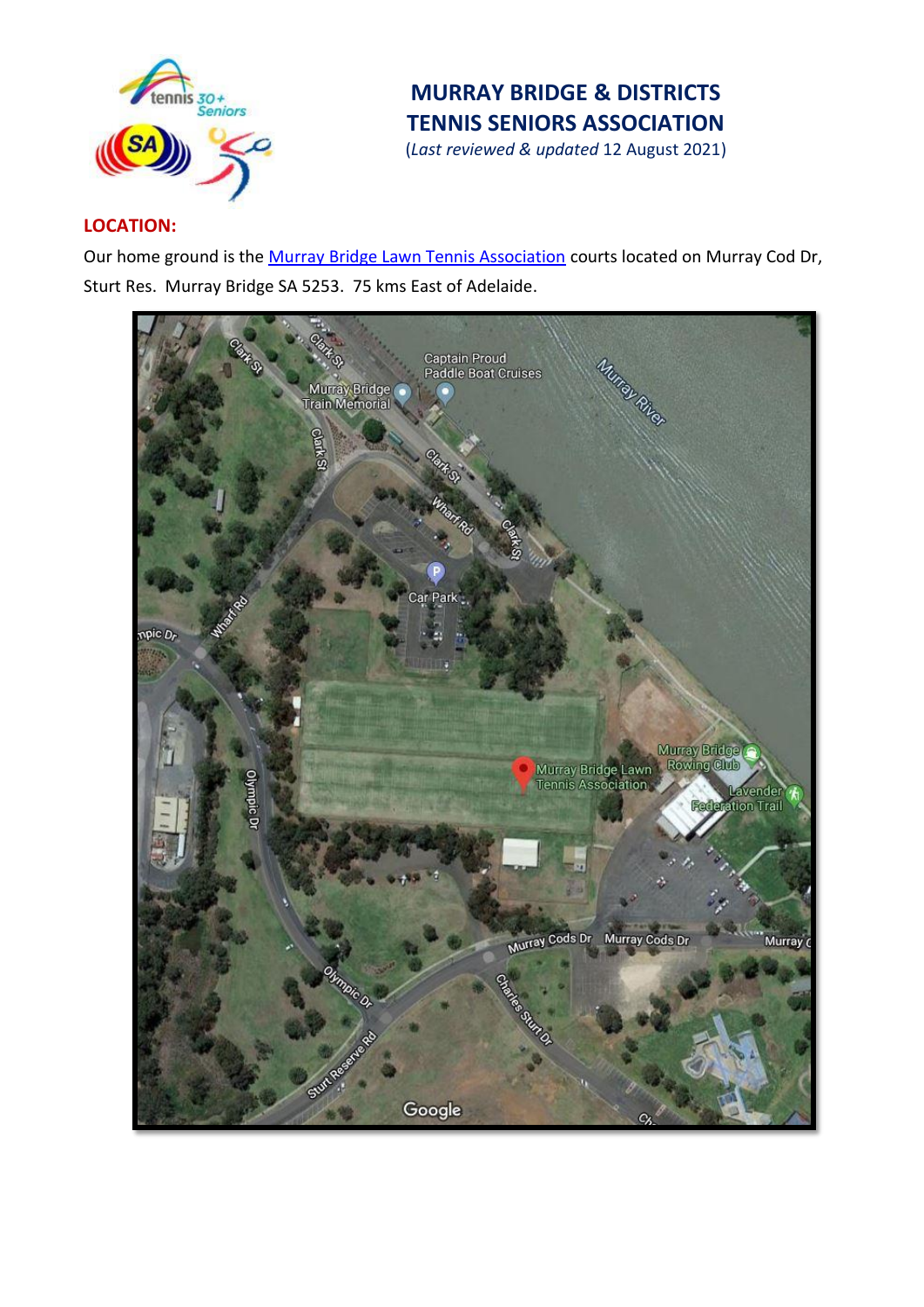### **ABOUT US:**

We are one of four country based regional Tennis Seniors associations that are linked wit[h Tennis](https://play.tennis.com.au/TennisSeniorsSA)  [Seniors SA](https://play.tennis.com.au/TennisSeniorsSA) - TSSA and affiliated with [Tennis Seniors Australia](http://www.tennisseniors.org.au/) - TSA.

To become a member of our association, you must be over 35 years of age and pay an annual club fee of \$20, plus affiliation fee of \$20.

Members play doubles matches on the 2<sup>nd</sup> Sunday of each month, October through to May, commencing at 10am.

Our Club has been represented by multiple teams at the Berri Teams Carnival virtually since its inception.

Members from our club travel to Lucindale for the Annual Challenge Trophy against South-East Seniors in February every year.

We host visitors from South-East and Riverland Seniors every November providing them with tennis and serving them lunch.

We hold an Invitation Day in March which allows members to bring friends along and to hopefully encourage new members. Lunch is also provided on this day.

## **HISTORY:**

Murray Bridge & District Seniors Tennis Association formally came into existence when a meeting was held at "The Balcony Private Hotel" in Murray Bridge on 2<sup>nd</sup> November 1993 for this purpose. The first matches were played on November 15<sup>th</sup> 9.30am, at Murray Bridge Lawn Courts with a round robin doubles format.

Lance WUTTKE was elected as the first President of the Association. Tony SCHRAPEL was the first secretary and Kathy PFEIFFER was elected Treasurer. During these early years' membership numbers grew into the 40's but has slowly fallen to now be in the 20's**.**

Lance WUTTKE became our first Life Member in 2003 followed by Kathy PFEIFFER in 2013. She remains our Treasurer.